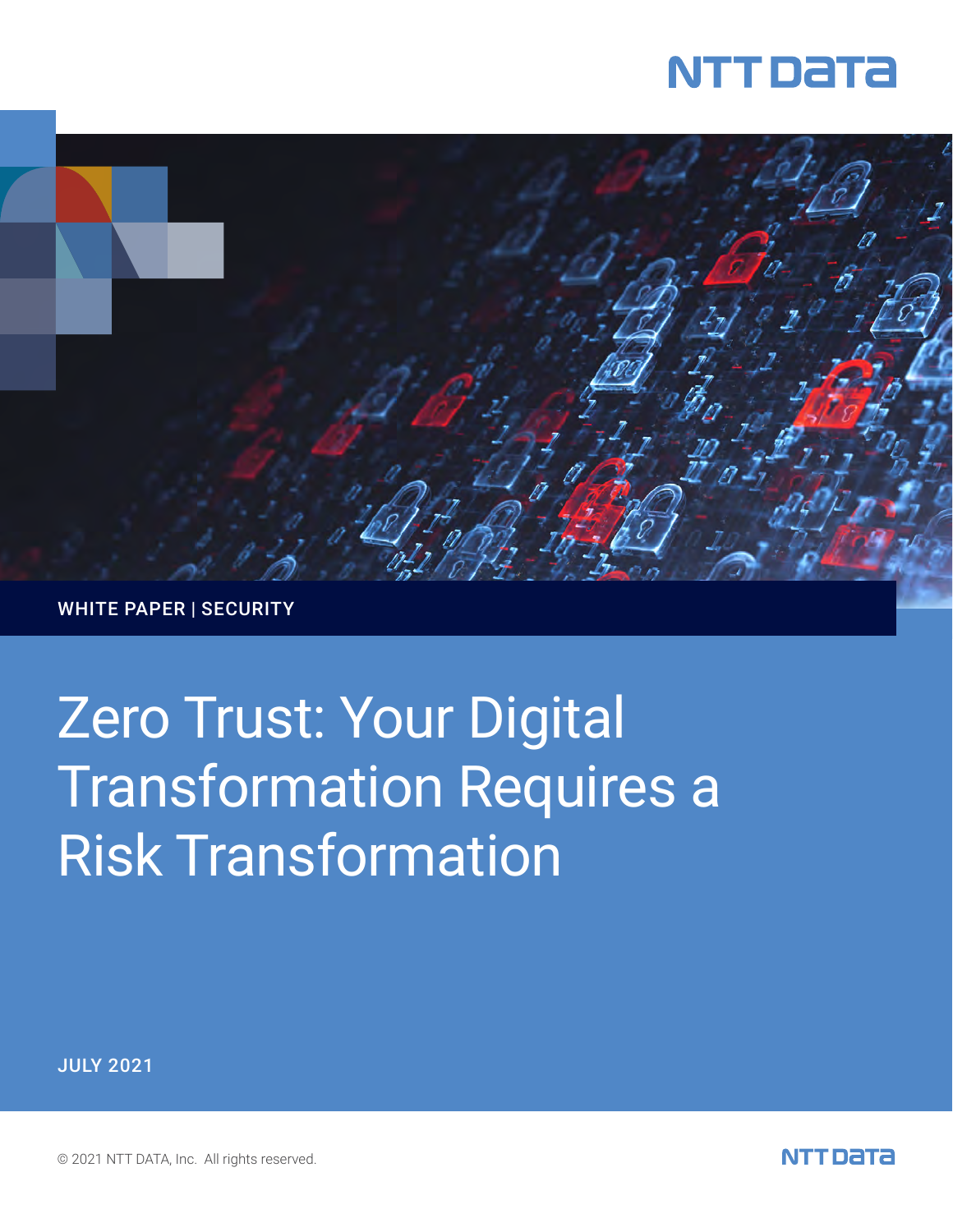

## Table of contents

| <b>Introduction</b>    | Κ              |
|------------------------|----------------|
| Zero trust principles  | 4              |
| Why zero trust matters | 6              |
| <b>Getting started</b> | $\overline{1}$ |
| <b>Conclusion</b>      | 8              |
| About the author       | 8              |
| Let's get started      | 8              |
| <b>Sources</b>         |                |

### Executive summary

Modernizing your technology landscape requires a parallel cybersecurity strategy because your users and data are no longer protected by the corporate firewall. While the cloud provides unsurpassed agility, it also exposes new threat vectors. Your digital transformation must be accompanied by an innovative and comprehensive approach to reduce risk and attack surfaces.

> Follow Us: @NTTDATAServices

Connect With Our Experts: security.sales@nttdata.com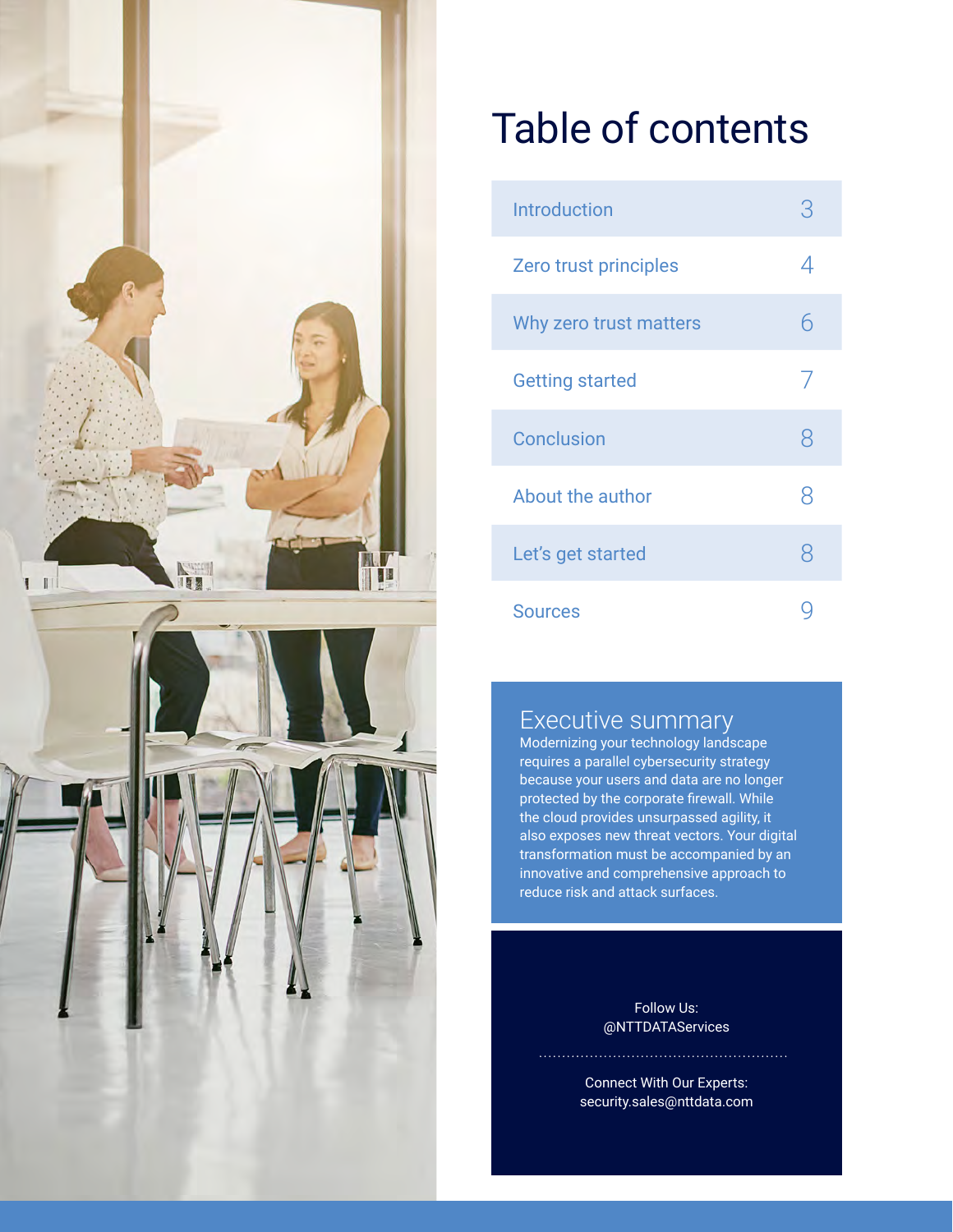An information security framework, zero trust states that an organization shouldn't trust any entity inside or outside its perimeter. It provides the visibility and controls needed to secure, manage and monitor every device, user, application and resource used to access business data.

Zero trust has taken the cybersecurity industry by storm. You can't spend much time looking at security solutions, frameworks or products without seeing references to the concept. But is it simply the latest trend sweeping the industry, disguising decades-old approaches as something new and buzz-worthy? Or is it a revolutionary approach to protecting organizations and their users, resources and applications, especially as they embark on their digital transformation journey? The answer, fortunately, is the latter.

Though it's recently caught on across the industry, zero trust dates back over a decade. It's widely attributed to the well-regarded technology analyst firm Forrester, where in 2009 the firm's John Kindervag defined a security model aligned with the premise that "trust is a vulnerability, and security must be designed with the

strategy, 'Never trust, always verify."<sup>"1</sup> But the concept goes back a bit further, having first been coined by Stephen Marsh in his 1994 thesis, "Formalising trust as a computational concept."2 Marsh sought to mathematically prove the differences between zero trust (or no trust) and distrust, and then apply these concepts to computing, human nature and, more importantly, situational trust.

Together, the work of Marsh and Kindervag paved the way for a revolutionary approach to cybersecurity, forming what's now a widely accepted best practice. Their work indicates you must not simply trust that a person is who they say they are or a machine what it says it is; you always need to verify, and you must look at the context to ascertain that validity is legitimate. Let's unlock what this means.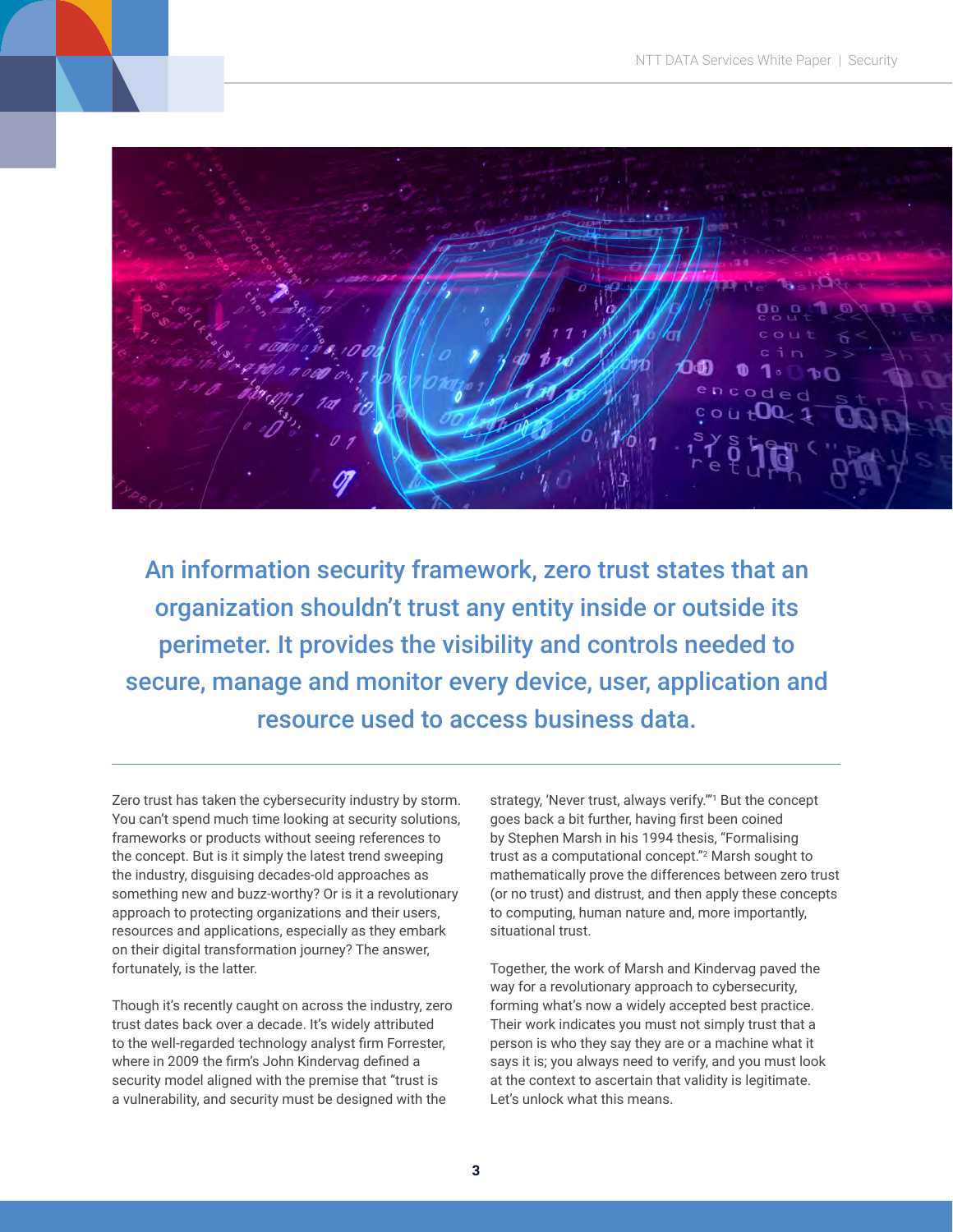## Zero trust principles



The situations that a computer, server, application or user finds itself in provide part of the context of what each should be allowed to do. This ties directly into the first of the three principles of the modern zero trust framework.<sup>3</sup>

### Secure access

Also referred to as explicitly verify, secure access advises that you must authenticate and authorize based on multiple data points (or situations).<sup>3</sup> This information could include user identity, IP address, device health, application, level of access the person is trying to request, location and data classification, along with many other factors. Together, these data points provide context that proves (or disproves) the person is who they claim to be (authentication) and executing a task they're allowed to perform (authorization) on resources or devices they're supposed to be using.

The secure access principle also expresses that these connections must endure the same validation each time the person performs a task. Initially, the connection requests should be considered as external and untrusted, and they must remain so until the validation is completed successfully — every time. User identities are often the victims of compromise, and this practice helps reduce the likelihood of such an occurrence.

### Secure access



"Never trust; always verify" — authenticate and verify all access to resources. Treat internal connections the same as external and untrusted connections.

### Least privilege



Limit users and devices to the lowest level of access possible. Minimize the attack surface.

### Assume breach



Provide strict segmentation and log all activities. Use analytics to inspect data.

Figure 1: The three principles of the modern zero trust framework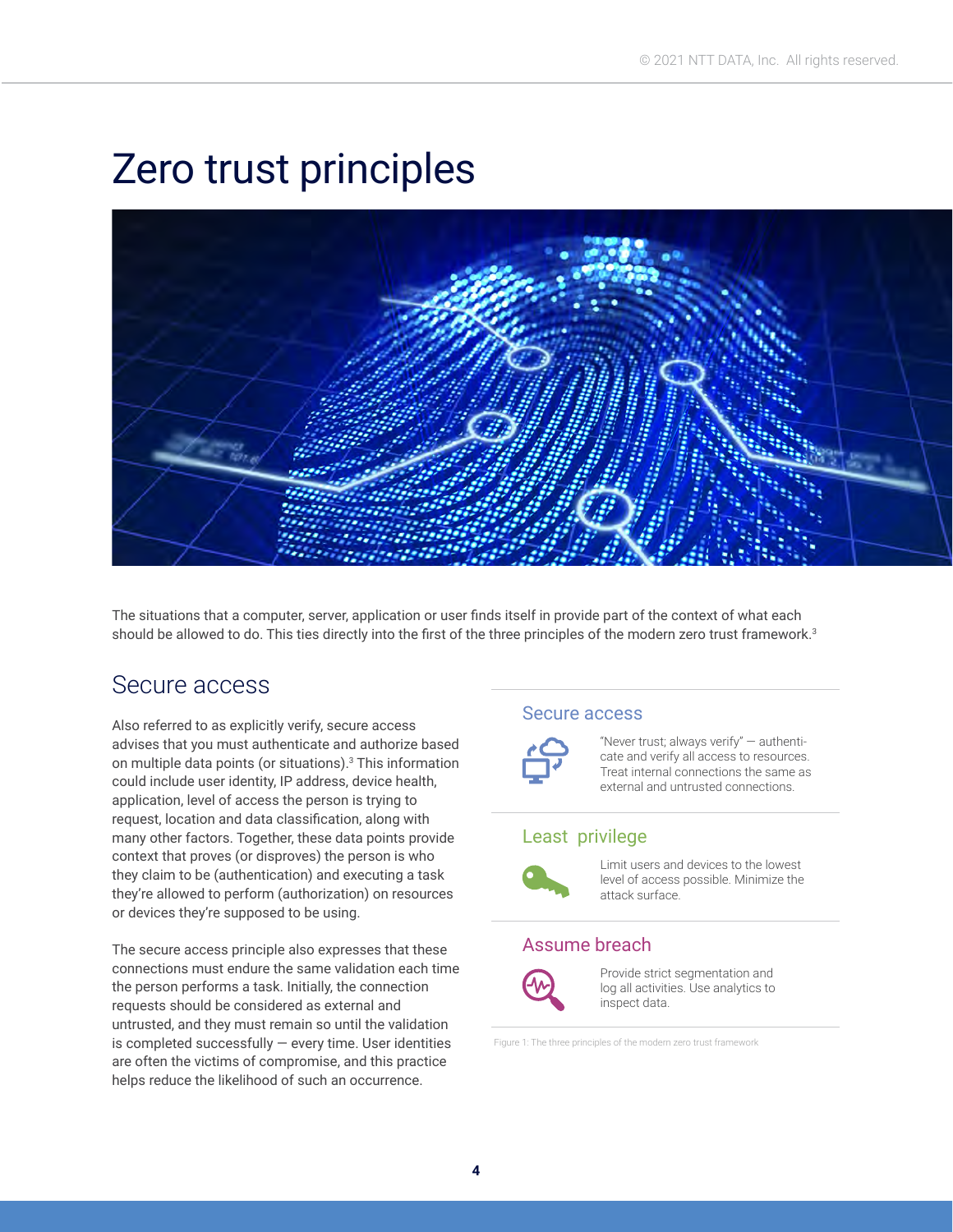### Least privilege

This best practice approach to access management is central to the security pillar of Amazon Web Services' Well-Architected Framework.4 The least privilege model regulates a user or device's access level to the most limited level required to complete the task. This significantly reduces the attack surface, because users, applications and technologies can only access resources they're expressly allowed to access and are limited to the tasks they're permitted to perform.

To put the least privilege model in context, think of your organization's talent recruiter. They need access to the staffing system in your HR portal to open roles, find candidates and facilitate hiring employees for roles in their assigned business division, the marketing team. The recruiter needs an HR talent acquisition user account for the marketing business unit, but they don't need access at an administrator level or access to any other business unit's HR system.

The least privilege model compounds the protection layers the secure access principle sets forth. With secure access, users and resources are authenticated and authorized across contextual data points, which translates to a high likelihood that they are who they say they are. When you layer in least privilege, these users and resources only have access to a workload at a level they absolutely must have to carry out a task they're supposed to perform. When combined, these two principles significantly reduce the attack surface.



### Assume breach

This principle isn't a reflection of the adage that security professionals are paranoid beyond reason (and one we find good humor in because we've seen how things can unravel). Assume breach serves as a lens to ensure you design and implement controls while continuously verifying that your environment hasn't been subject to a breach. It essentially models security best practices to mitigate the likelihood or pervasiveness of the MITRE ATT&CK kill chain, such as lateral movement, defense evasion, and command and control. This principle is an especially relevant consideration within a cloud environment because resources aren't hidden behind the corporate firewall; rather, they're dispersed across different clouds, subscriptions and tenants, each with its own security protocols.

The assume breach principle complements governance and control objectives. It's frequently implemented through microsegmentation, session validation, hardened images and encryption, as well as log aggregation and monitoring, along with many other defensive techniques.

Going back to the HR example, where you implemented continuous verification and least privilege, assume breach becomes the third layer of defense. To ensure your talent recruiter is accessing only what they should access in a protected environment, you can implement microsegmentation, so only the app and necessary data are in this area of the virtual data center. You then layer in cloud-native functionality, such as a web application firewall, network security groups (NSGs), policies, network access control lists (NACLs), encryption and other controls, where the recruiting app resides to secure the workload and restrict network ingress and egress. You must also implement continuous monitoring and threat detection to ensure a bad actor hasn't slipped through your gates or infiltrated through a seemingly innocuous system update (like a patch), where it may reside, waiting for an opportunity to strike.

Most technology and cybersecurity providers have different interpretations of and names for these core principles, but they're essentially parallel to each other with the same implications.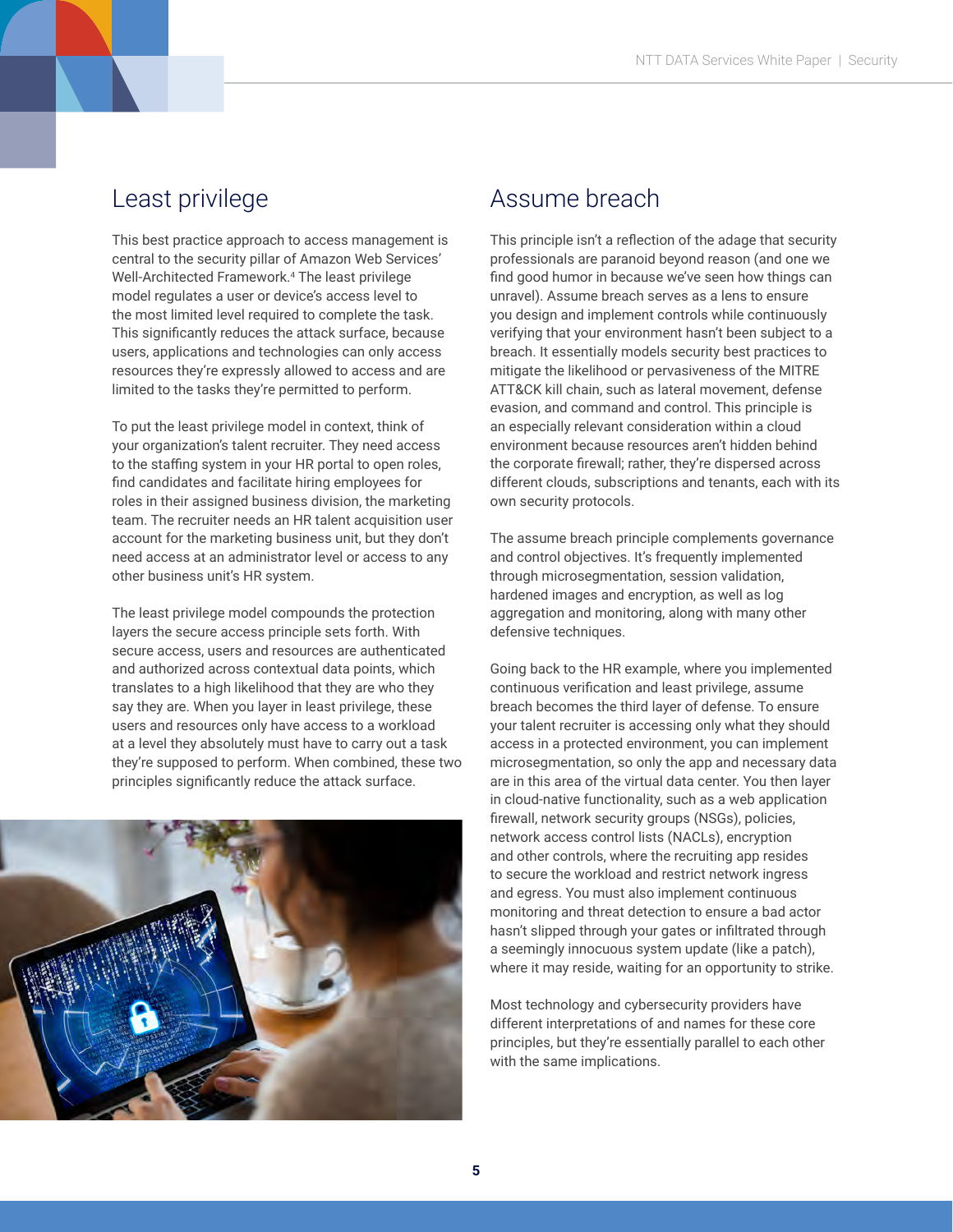## Why zero trust matters

The top reason to implement a zero trust approach is attack surface reduction. The three pillars yield a defense-in-depth strategy that mitigates risks and limits vulnerabilities to help avoid exploit potential. Exploits and breaches cost money — often a lot of it.



Figure 2: The average cost of exploits and breaches



Figure 3: Breakdown of malicious data breach root causes by threat vector<sup>6</sup>

The impact of a breach on brand and reputation is devastating. A simple search for famous breaches uncovers a world of bad actors and terrible events leading to a tremendous loss in customer trust. The zero trust methodology significantly reduces the threat surface and goes a long way to mitigate these risks when implemented comprehensively.

But it doesn't have to be complicated. The principles need to be applied to and across the core components: identity, devices, applications, data, infrastructure (including infrastructure as a service [IaaS] and

platform as a service [PaaS]) and network. Each of these components serves as a control point to defend and protect.



#### Identity

Identity is the control plane. Verify and secure each identity with strong authentication, including MFA, enforce conditional access and least privilege.

#### Devices

Phones, servers, OT, IoT, laptops and other devices exponentially expand the threat surface. Increase visibility, validate health status and protect assets before access is granted to reduce exploit potential.



. 57.

#### **Applications**

Apps have shifted to being a business enabler. Control access and enforce policies based on real-time analytics, plus monitor for abnormal behavior with UEBA.

#### Data

Data is the new currency – protect it. Classify, label and restrict access to data. Ensure it's encrypted while in transit and at rest.

#### Infrastructure

The virtual data center should be protected with cloud-native and third party where needed. Use hardened images, monitor for changes and abnormal activities, and enable automation to remediate vulnerabilities before they become threats.

#### **Network**

Explicitly verify user and device access across your network. Limit access and traffic by policy/groups, and use firewalls, WAFs and NACLs. Employ encryption, microsegmentation and real-time threat detection.

Figure 4: Enabling zero trust approaches reduces vulnerabilities

The generated signals from each component need to be assessed and integrated with policy enforcement mechanisms, which helps fulfill the objectives outlined in the zero trust principles. It's imperative to protect each control plane, (identity, devices, applications, data, infrastructure and network) with secure access, least privilege and assume breach to considerably narrow the vectors that can be compromised. This model demonstrates defense-in-depth strategies that can be applied across your digital or hybrid estate.

A vast body of work exists that notes how to apply zero trust most effectively, where to start and what to prioritize. In the real world, however, this abundance of direction is often confusing and overly complicated. The reality is: Zero trust is an underlying framework. But more than that, it's a journey. Because threat actors constantly evolve their techniques, you're never there, and you're never done. It's critical that you do all you can to stay ahead of the threats.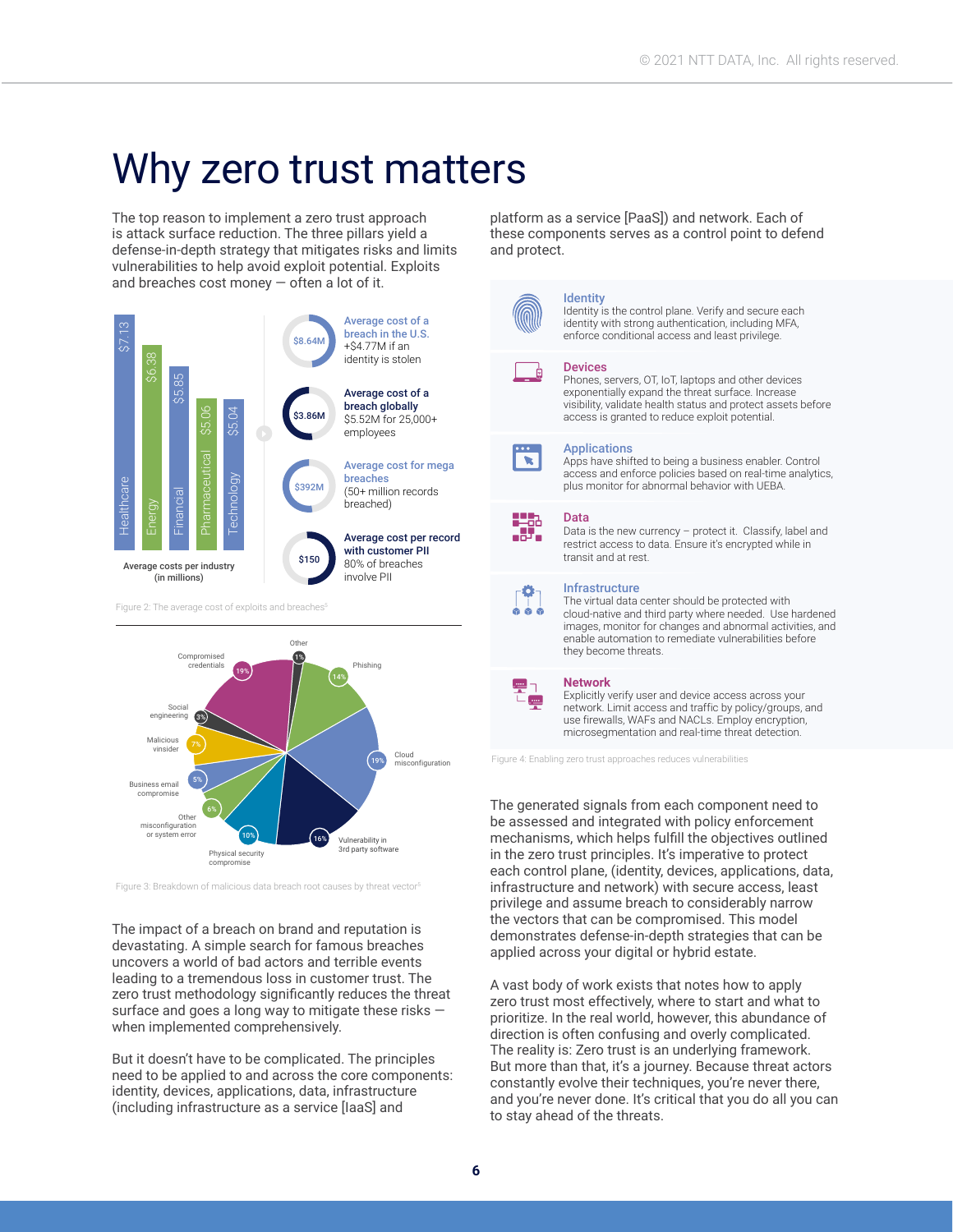## Getting started

Your organization's priorities, risk appetite, compliance and business requirements, and environment health are unique. One of the more effective approaches to getting started is to list your priorities and assess your IT roadmap. Consider key parameters and question your organization's requirements as part of your zero trust strategy.

| <b>Priority</b>                                                                                                                                                                                                                                                                                                                                                             | <b>Considerations</b>                                                                                                                                                                                                                                                                                                                                                                                                                                                                                                                                                                                                                                                                                                                                                                                                                                                                                                                                                                                                         |
|-----------------------------------------------------------------------------------------------------------------------------------------------------------------------------------------------------------------------------------------------------------------------------------------------------------------------------------------------------------------------------|-------------------------------------------------------------------------------------------------------------------------------------------------------------------------------------------------------------------------------------------------------------------------------------------------------------------------------------------------------------------------------------------------------------------------------------------------------------------------------------------------------------------------------------------------------------------------------------------------------------------------------------------------------------------------------------------------------------------------------------------------------------------------------------------------------------------------------------------------------------------------------------------------------------------------------------------------------------------------------------------------------------------------------|
| <b>Identity and access</b><br>management: Touted<br>as the new perimeter,<br>identity is regarded as a<br>top priority                                                                                                                                                                                                                                                      | Has your organization:<br>· Implemented multi-factor authentication and single sign-on?<br>• Leveraged conditional access?<br>· Enabled just-in-time access functionality?<br>· Formulated processes regarding joiners, movers and leavers?<br>• Defined robust access policies?<br>• Implemented privileged access or an identity governance and administration solution?                                                                                                                                                                                                                                                                                                                                                                                                                                                                                                                                                                                                                                                    |
| <b>Network security: The</b><br>network perimeter has<br>derailed to look more like<br>a spider web than the<br>traditional linear concept<br>you could control with<br>relative ease                                                                                                                                                                                       | Has your organization:<br>• Designed and implemented your architecture according to best practices? The National<br>Institute of Standard and Technology recommends strategies, deployment models and<br>practical quidance for a zero trust architecture.6<br>Adopted microsegmentation?<br>· Implemented network protection solutions and controls, such as network security groups,<br>NACLs, WAFs and a secure access service edge?<br>• Developed and deployed software-defined perimeters?<br>• Enabled distributed denial-of-service protection?                                                                                                                                                                                                                                                                                                                                                                                                                                                                       |
| <b>Workload security</b><br>across applications,<br>infrastructure, laaS and<br><b>PaaS: Your applications</b><br>and associated<br>resources are dispersed<br>across your on-premises,<br>private, public, hybrid<br>and multi-cloud data<br>center(s) as well as<br>software-as-a-service<br>(SaaS) apps; you need<br>to implement controls to<br>adequately protect them | Is your organization:<br>· Classifying data and encrypting it while in transit and at rest? Additionally, are you doing this<br>with automation?<br>• Using a cloud access security broker to govern access to your SaaS apps and discover<br>shadow IT?<br>• Utilizing server-side encryption?<br>• Adequately protecting every endpoint?<br>· Identifying, controlling and managing assets?<br>· Taking advantage of fit-for-purpose cloud-native controls (provided by cloud service<br>providers, often at no additional cost) or using a best-of-breed security solution strategy?<br>· Including security testing and best practices directly in your DevOps pipeline and shifting left<br>to fully embrace a DevSecOps model?                                                                                                                                                                                                                                                                                          |
| <b>Governance and control:</b><br>While the cloud provides<br>unprecedented agility,<br>scalability and growth<br>opportunities, it fosters<br>an unwieldy environment<br>that requires a zero trust<br>lens to control the sprawl                                                                                                                                          | Has your organization:<br>· Implemented a cloud management system to easily protect, control and enable your<br>development staff to effectively manage resource provisioning?<br>• Adopted infrastructure as code, with security controls infused directly into your deployment<br>templates?<br>• Deployed real-time policy enforcement?<br>· Enabled UEBA to detect internal threats or abnormal behaviors?<br>• Embraced automation to reduce manual intervention? (Automation has led to average<br>savings of \$3.58 million in the event of a breach, which is compounded when you consider a<br>reduction in support hours. <sup>5</sup> )<br>· Tracked your environment's health by monitoring all logs and implemented automated<br>remediation?<br>· Implemented continual compliance assessments in your environment and adapted your<br>controls to identify gaps and systemic issues?<br>• Been consistently working to optimize costs, controls and policies to protect your overall<br>cloud security health? |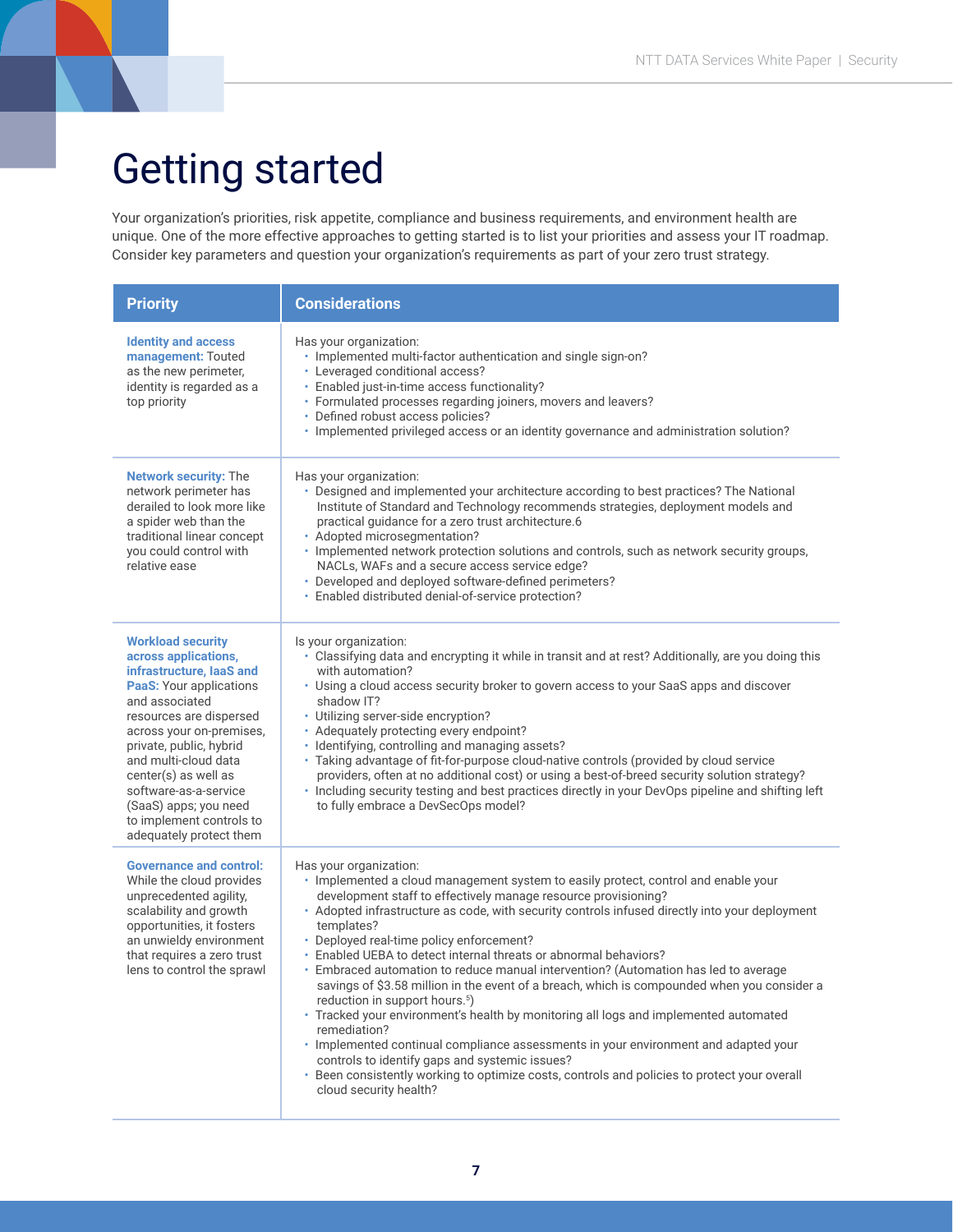## **Conclusion**

Digital transformation creates a realm of new possibilities and potential. While it eliminates challenges we've historically faced with IT, it also creates an environment of unrealized risks and threat potential. Leveraging a zero trust mindset helps bridge the gap, protect your financial interests and enable a safer, more cohesive future.

Digital transformation requires a risk transformation. The cybersecurity strategies of yesteryear will not protect your business in the rapidly evolving threat landscape. Zero trust, if applied consistently and comprehensively, can protect your organization today while giving you the flexibility to grow into the future.

## About the author



Sara Colness-Snowden, Senior Security Services Product Manager with the Chief Digital and Strategy Office, NTT DATA, specializes in developing cloud security solutions to help clients overcome obstacles and protect their business interests as they embark on their journey to a secure cloud technology landscape.

## Let's get started

An assessment or workshop will put all this into action, and the right service provider can help start your organization on a zero trust journey.

Partner with NTT DATA to benefit from agnostic and unbiased recommendations. We help you explore key considerations that need to be addressed and itemize initiatives based on criticality. Our holistic view of what others are facing across industries and against countless use cases helps ensure your plans are future-ready.

### **Start your zero trust journey with NTT DATA's cybersecurity experts.**

- Deep industry expertise and market-leading technologies
- Tailored capabilities with your objectives in mind
- Partnerships to help you build and realize your vision

#### **Contact our experts, or [nttdataservices.com/security](https://us.nttdata.com/en/digital/security-services) to learn more.**